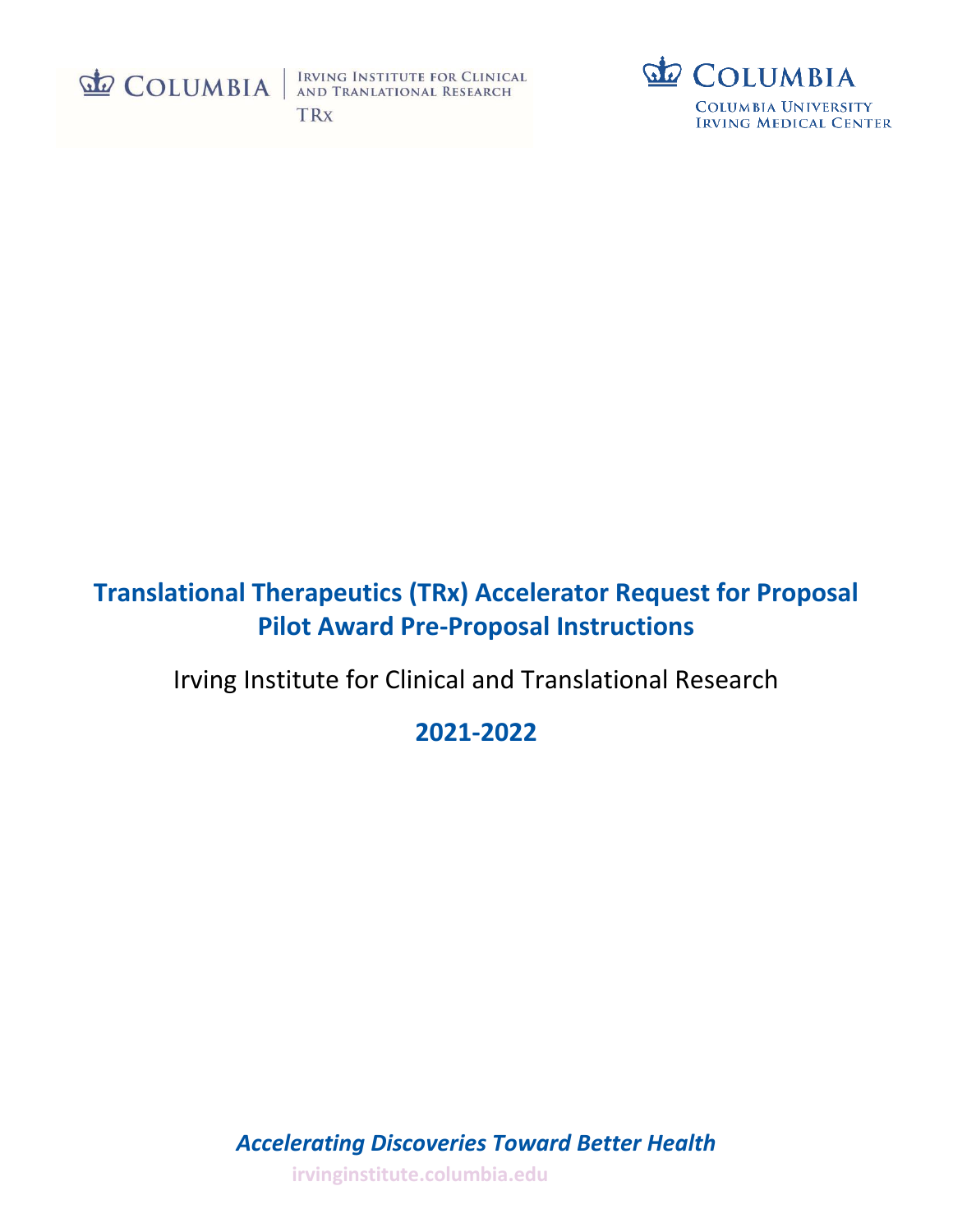#### **2021-2022**

#### **Irving Institute** *Accelerate* **TRx Pilot Award Pre-Proposal Instructions**

The Irving Institute *Accelerate* Program is a therapeutic development accelerator platform that plays a central role in translating the outstanding basic science discoveries at Columbia University into commercial therapeutics. Through our Translational Therapeutics (TRx) accelerator award, we focus on providing funding, education, partnership and mentorship to Columbia Investigators, with a goal of advancing novel therapies from the lab towards the clinic. Advice and project guidance will be provided by a steering committee of academic and industry experts in the field of drug development. We work closely with Columbia Technology Ventures (CTV), Accelerating Cancer Therapeutics (ACT), and the Columbia Biomedical Accelerator (BioMedX) to provide early stage funding and project development resources to investigators with promising scientific ideas looking to advance their discoveries through the translational spectrum to where outside funding would be available for further commercialization. *Accelerate* is inviting Columbia University Faculty to submit pre-proposal applications for its annual Translational Therapeutics (TRx) pilot award. Investigators in all therapeutic areas are encouraged to apply. Of interest are unique therapeutic targets or ideas that have a clear path towards commercialization. Funding from this pilot award is intended to move projects forward to an inflection point of value (e.g. high throughput screen (HTS) for hit to lead, dosing studies of small molecules including proteins and chemical compounds, assay development for target mechanism/engagement, pivotal small animal study, design of clinical study) so that they are eligible to explore later stage funding opportunities through Government or Foundation grants and/ or industry partnerships. Applicants are strongly encouraged to present a complementary team comprising of at least a basic scientist and a clinical scientist as part of the pre-proposal application.

Selected pre-proposal applicants will be invited to attend a Lab-to-Market Life Science Accelerator Boot Camp, which consists of interactive sessions that will aid in preparation of the full proposal. The full proposal will outline the target market and feasible milestones for the one-year development project. Details of the full proposal application requirements and format will be provided later.

Full proposals selected to receive funding will receive the support of a mentorship team to guide project progression. Typically, the team will include the following members but will be customized to the project need:

- 1. The applicant clinical and basic scientists
- 2. An Executive-in-Residence (XIR) or other Industry representative
- 3. A representative from Columbia's Clinical Trials Office and/or Columbia Technology Venture

## **ELIGIBILITY:**

Applicants must have a full-time Columbia University faculty appointment. Graduate students and post doctorate trainees can act as project leads with permission from the principal investigators (PIs). Projects must focus on translating a validated target toward commercialization and address a clear unmet medical need. Projects that focus on new treatments for novel disease targets, new drugs for known targets and pathways, and new activities for currently known and/or approved drugs (repurposing) are eligible.

## **AREAS OF INTEREST:**

All therapeutic projects with a valid target in any stage of development with translational/commercialization trajectory are encouraged to apply. Special consideration may be given to the development of therapeutics for rare diseases originating from Precision Medicine efforts and proposals with a focus on novel therapeutics for pain and addiction as well as projects related to the diagnosis, treatment and long term management of COVID. Additionally, we strongly encourage applications from underrepresented groups. Therapeutic strategies including small molecules, biologics, novel delivery approaches, gene therapy, and cell therapeutics will be considered.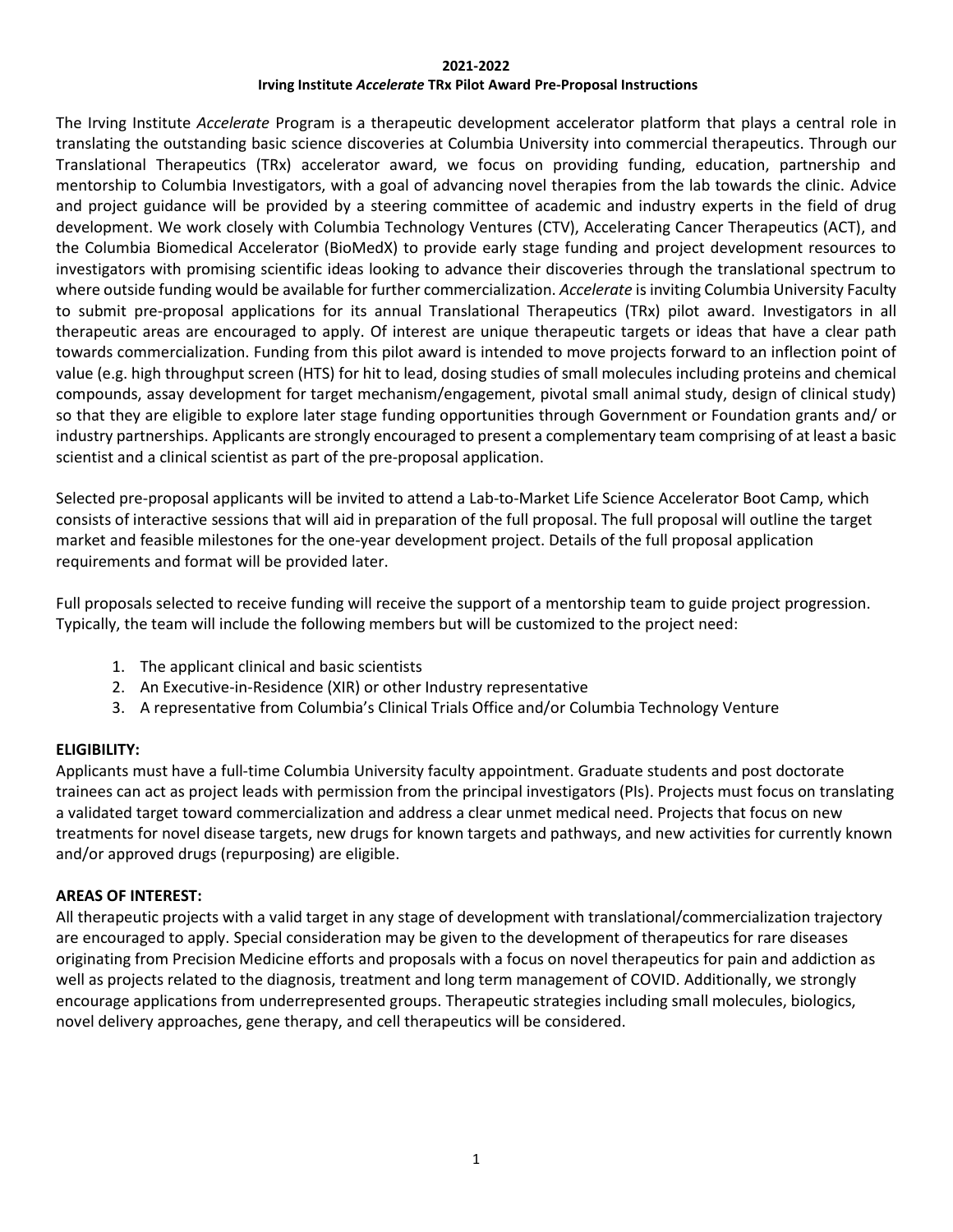#### **2021-2022 Irving Institute** *Accelerate* **TRx Pilot Award Pre-Proposal Instructions**

## **FUNDING:**

At the conclusion of the Boot Camp, participants will be eligible to submit a full proposal application for a one-year pilot grant of up \$ 75,000 per project, based on the project's needs. Funding should be directed to a specific experimental milestone that will make the project eligible for follow on funding through Government or Foundation grants and/ or industry partnerships. We encourage that the majority of funds be utilized for project specific study experiments; a smaller portion of the funds may be used towards Post-doctorate researcher, graduate student and technician salary. Funding may not be used towards PI salary.

#### **PRE-PROPOSAL DIRECTIONS:**

*Pre-proposals are due by 11:59PM ET on Monday, November 15th . Pre-proposals should be completed and submitted through an online form found at [ColumbiaLSA.submittable.com](https://columbialsa.submittable.com/submit)*

*Please allow time to create a Submittable account if you do not already have one.*

- **1) Areas that will be covered on the online form include:**
	- Project Title
	- PI Name(s)
	- Brief Non-Confidential Abstract
	- Project Team *A brief description of the clinical and basic scientists and their area of expertise. Please do not include full biosketches.*
	- Project Description and Clinical Need *A summary of the project, the current stage of development and plan to reach the next stage. Also, a brief description of the medical need and desired indication.*
	- Competitive Landscape *A brief description of the current standard of care and how this therapy, if developed, is an improvement over currently available treatment.*
	- Project Needs *Describe the resources and expertise needed to progress the project and the amount of funding required to support this next stage of development (max \$75,000). Please indicate if a Columbia Core Lab is needed for the project.*
	- Intellectual Property *List if there are patents covering this idea or invention reports with Columbia Technology Ventures.*

## **2) Complete the online form for each section and submit by 11:59PM ET on Monday, November 15th to: [ColumbiaLSA.submittable.com](https://columbialsa.submittable.com/submit)**

## **REVIEW PROCESS:**

Pre-application proposals will be reviewed for eligibility and feasibility. Full proposals will be reviewed by a panel of faculty and industry members with consideration of any potential conflicts-of-interest. Each application will be judged based on translational and commercialization potential, scientific and medical merit and feasibility.